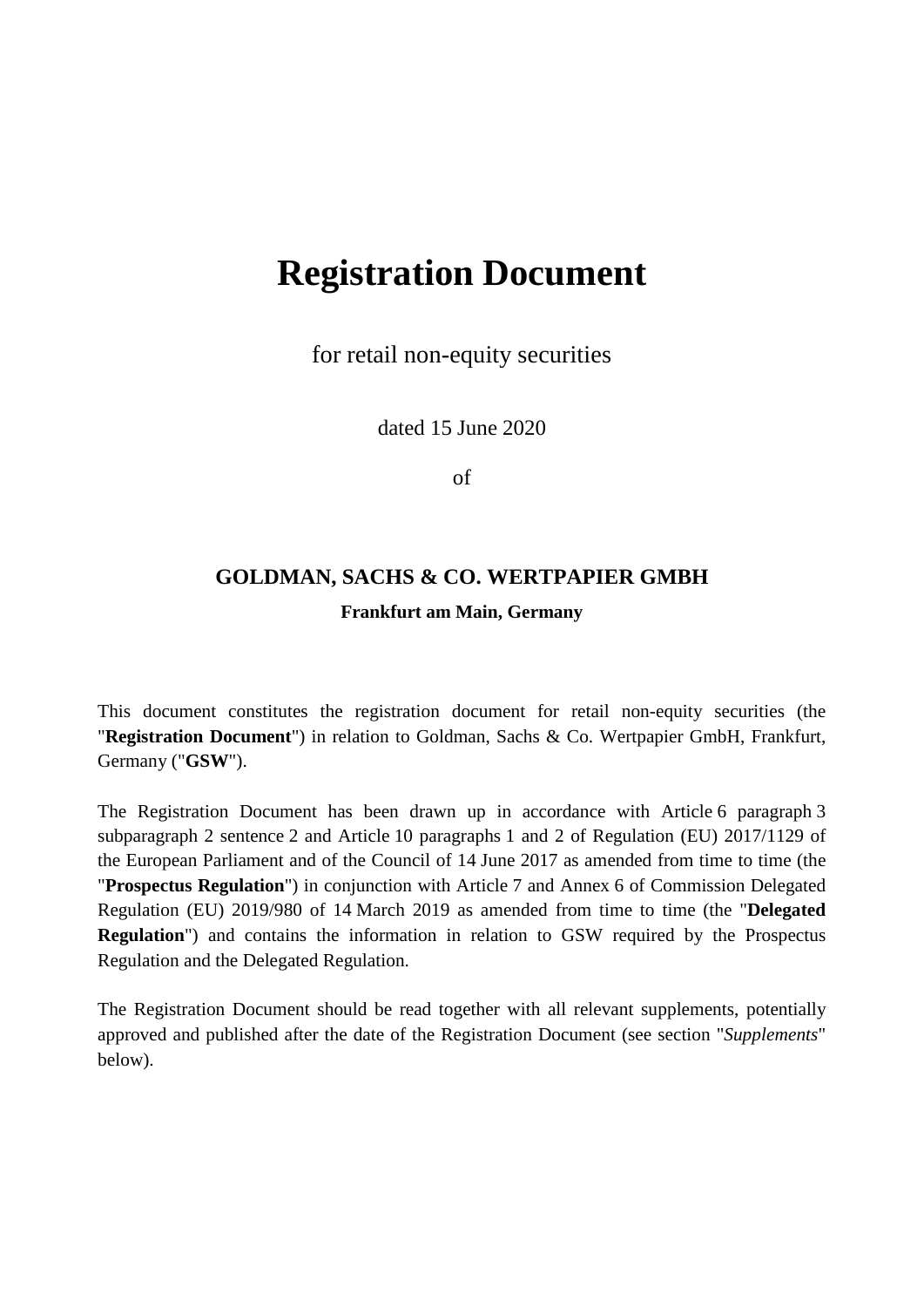## **TABLE OF CONTENTS**

| A.             |              |                                                          |                                                                                 |  |  |  |
|----------------|--------------|----------------------------------------------------------|---------------------------------------------------------------------------------|--|--|--|
|                | I.           |                                                          |                                                                                 |  |  |  |
|                |              | 1.                                                       | Risks relating to the creditworthiness of GSW due to the nature of GSW as an    |  |  |  |
|                |              |                                                          |                                                                                 |  |  |  |
|                |              | 2.                                                       | Risks relating to the creditworthiness of GSW due to the dependency of GSW on   |  |  |  |
|                |              |                                                          |                                                                                 |  |  |  |
|                |              | 3.                                                       | Risks relating to the creditworthiness of GSW as a subsidiary of GSG 4          |  |  |  |
|                |              | $\overline{4}$ .                                         |                                                                                 |  |  |  |
|                |              | 5.                                                       | Risks relating due to the lack of a protection by a deposit fund5               |  |  |  |
|                | $\Pi$ .      |                                                          |                                                                                 |  |  |  |
|                | III.         |                                                          |                                                                                 |  |  |  |
| <b>B.</b>      |              |                                                          |                                                                                 |  |  |  |
|                | L.           |                                                          | THE REGISTRATION DOCUMENT AS A PART OF ONE OR MORE                              |  |  |  |
|                |              |                                                          |                                                                                 |  |  |  |
|                | II.          |                                                          |                                                                                 |  |  |  |
|                | III.         |                                                          |                                                                                 |  |  |  |
|                | IV.          |                                                          |                                                                                 |  |  |  |
|                | V.           |                                                          |                                                                                 |  |  |  |
| $\mathbf{C}$ . |              | INFORMATION ABOUT GOLDMAN, SACHS & CO. WERTPAPIER GMBH 9 |                                                                                 |  |  |  |
|                | $\mathbf{L}$ |                                                          |                                                                                 |  |  |  |
|                | II.          |                                                          |                                                                                 |  |  |  |
|                | III.         |                                                          |                                                                                 |  |  |  |
|                | IV.          |                                                          |                                                                                 |  |  |  |
|                | V.           |                                                          |                                                                                 |  |  |  |
|                | VL.          |                                                          |                                                                                 |  |  |  |
|                |              |                                                          | VII. FINANCIAL INFORMATION CONCERNING GSW'S ASSETS AND                          |  |  |  |
|                |              |                                                          | LIABILITIES, FINANCIAL POSITION AND PROFIT AND LOSSES  12                       |  |  |  |
|                |              | 1.                                                       | Historical financial information for the financial year 2019 (German Commercial |  |  |  |
|                |              |                                                          |                                                                                 |  |  |  |
|                |              | 2.                                                       | Historical financial information for the financial year 2018 (German Commercial |  |  |  |
|                |              |                                                          |                                                                                 |  |  |  |
|                |              | 3.                                                       |                                                                                 |  |  |  |
|                |              | 4.                                                       |                                                                                 |  |  |  |
|                |              | 5.                                                       |                                                                                 |  |  |  |
|                |              |                                                          |                                                                                 |  |  |  |
|                |              | 1.                                                       |                                                                                 |  |  |  |
|                |              | 2.                                                       |                                                                                 |  |  |  |
|                | $IX_{-}$     |                                                          |                                                                                 |  |  |  |
|                | $X_{\cdot}$  |                                                          |                                                                                 |  |  |  |
|                |              | 1.                                                       |                                                                                 |  |  |  |
|                |              | 2.                                                       |                                                                                 |  |  |  |
|                |              |                                                          |                                                                                 |  |  |  |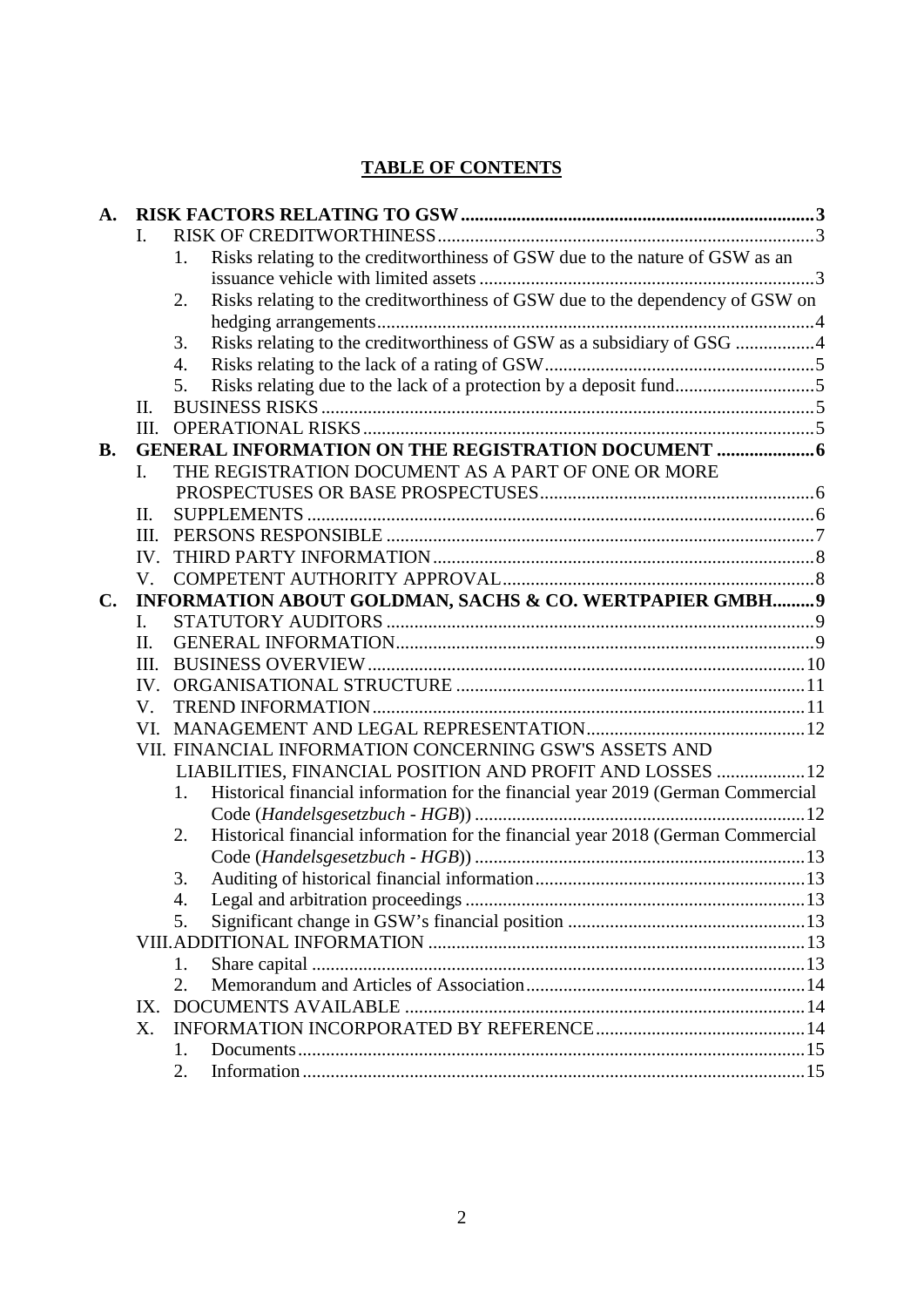#### <span id="page-2-0"></span>**A. RISK FACTORS RELATING TO GSW**

*The risk factors listed below are divided into categories. Sections A.I. (Risk of Creditworthiness), A.II. (Business Risks) and A.III. (Operational Risks) each form such a category. If more than one risk factor is included in a category, the most material risk factors shall be mentioned first. The materiality of the risk factors is based on the probability of their occurrence and the expected extent of their negative effects.* 

*Only those risk factors are presented below which are specific to GSW and, in the opinion of GSW, material for taking an informed investment decision. In addition, investors should carefully read and consider the risk factors described in the securities note for the relevant securities which, in the opinion of GSW, are specific and material to such securities. In addition, they should note and consider all other information contained in the Registration Document, the relevant securities note or the relevant (base) prospectus and, if applicable, the relevant final terms and all relevant supplements and, if applicable, all information incorporated by reference in the relevant (base) prospectus or a relevant supplement. Potential investors should also bear in mind that all the risks described may interact and thereby reinforce each other. If any of the risks described in the following materialize, investors could lose some or all of their investment.* 

#### <span id="page-2-1"></span>**I. RISK OF CREDITWORTHINESS**

Investors should take the creditworthiness of GSW (as well as the creditworthiness of The Goldman Sachs Group, Inc. ("**GSG**") or any other Goldman Sachs entity acting as guarantor of securities issued by GSW) into account in their investment decisions. Risk of creditworthiness means the risk of insolvency or illiquidity of GSW, i.e. a potential, temporary or final inability to fulfill its interest and repayment obligations on time. In case of GSW, in this category the subsequent risks can be distinguished. The risks are classified according to their materiality. The most material risks are mentioned first.

#### <span id="page-2-2"></span>**1. Risks relating to the creditworthiness of GSW due to the nature of GSW as an issuance vehicle with limited assets**

GSW was established only for the purpose of issuing fungible securities and does not carry out any further operating business activity besides that the issued share capital of GSW amounts to EUR 51,129.19 (DM 100,000.00) only. Investors are therefore exposed to a significantly greater credit risk by purchasing the securities compared to an issuer equipped with significantly more capital.

In case insolvency proceedings are opened against GSW, investors can only assert their claims in accordance with the provisions of the German Insolvency Code. investors then receive an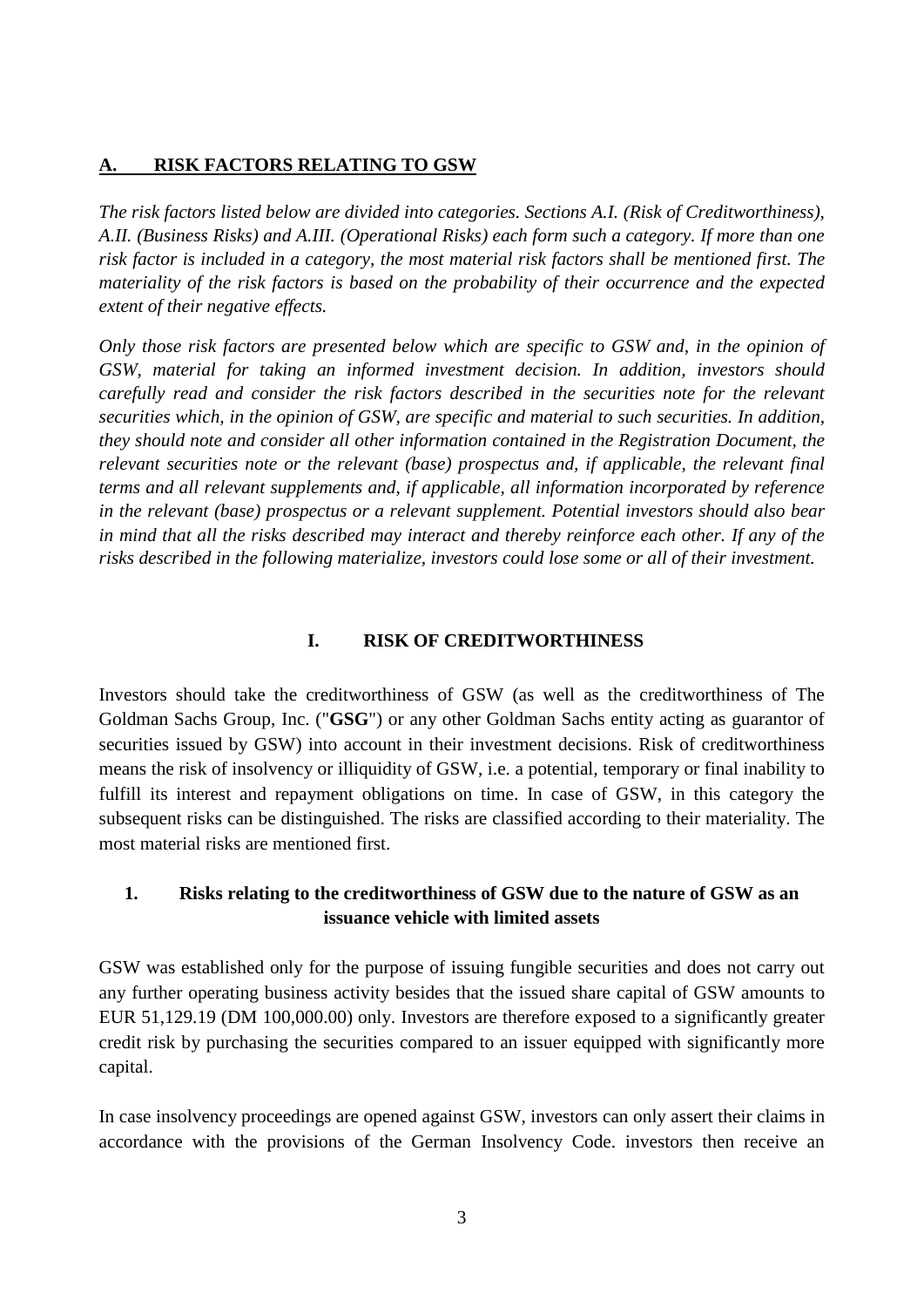amount of money based on the level of the so-called insolvency rate. This amount of money will regularly not come close to the amount of capital paid by the investor to purchase the securities.

In an extreme case, i.e. in the case of an insolvency of GSW, an investment in a security issued by GSW may mean the complete loss of the invested amount (**risk of total loss**), if the risk cannot be absorbed by a guarantee issued in favor of the investors.

## <span id="page-3-0"></span>**2. Risks relating to the creditworthiness of GSW due to the dependency of GSW on hedging arrangements**

To hedge its claims arising from the issued securities, GSW enters into hedging transactions with GSI and potentially going forward with other Goldman Sachs entities. In connection therewith, GSW is exposed to the risk of default of the parties with whom GSW concludes hedging transactions, i.e. GSW is exposed to the insolvency risk of the hedging counterparties. Since GSW enters into such hedging transactions primarily with Goldman Sachs entities, GSW is exposed to a so-called cluster risk compared to other issuers with a more widely spread selection of contracting partners. Therefore, an illiquidity or insolvency of companies affiliated with GSW may directly result in an insolvency of GSW.

#### <span id="page-3-1"></span>**3. Risks relating to the creditworthiness of GSW as a subsidiary of GSG**

As regards the risk of creditworthiness, investors should note that an insolvency of GSW may occur despite of the fact that GSW is a subsidiary of GSG. A potential failure of GSG or a company affiliated with GSG and measures taken in accordance with the U.S. Resolution Regimes may also affect GSW. Under current law, GSW, as a non-U.S. entity, is not itself eligible to be placed into proceedings under the U.S. Special Resolution Regimes. However, GSG's resolution under the U.S. Resolution Regimes could have an impact on GSW as a direct subsidiary of GSG. The strategy described in the resolution plan of GSG is a variant of the single point of entry resolution strategy according to which subsidiaries would be recapitalized and be provided liquidity by the parent company in order to enable subsidiaries to continue to operate their business. Losses at the subsidiary level would be transferred to the parent company in order to avoid the resolution of the subsidiary. However, going forward the strategy may change. In this case, GSG`s resolution may affect GSW as its subsidiary and measures under the U.S. Special Resolution Regime may become directly applicable to GSW.

It is to be further noted that except for the guarantee of GSG or another Goldman Sachs entity no further credit enhancement is provided. As a consequence, in case the hedging arrangements prove to be insufficient to satisfy the claims of all holders and the guarantor fails to satisfy the liabilities arising from the guarantee, investors may lose parts of their investment or their entire investment (**risk of total loss**).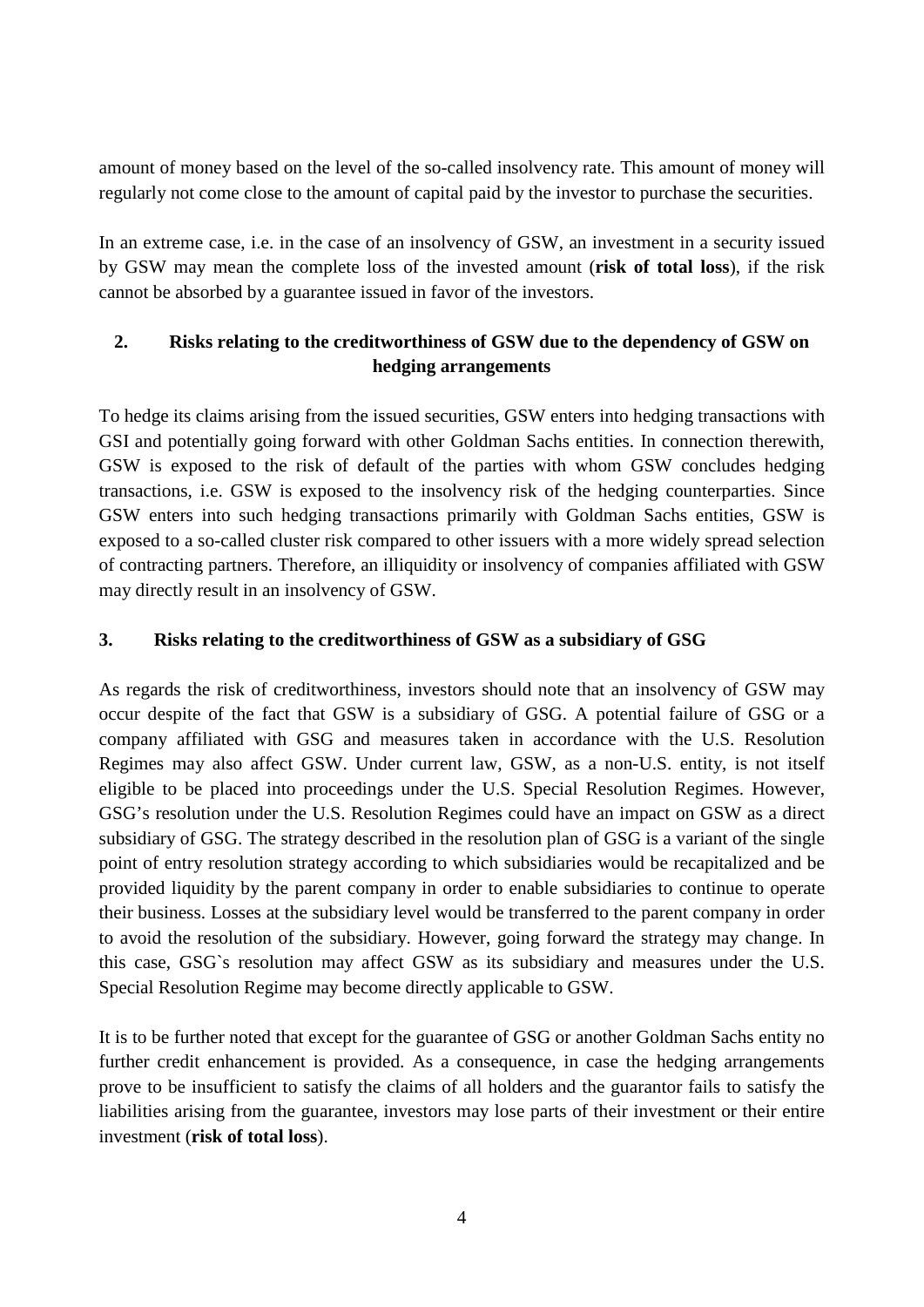#### <span id="page-4-0"></span>**4. Risks relating to the lack of a rating of GSW**

Investors should furthermore note that a rating is only available in relation to the respective guarantor and not in relation to GSW. As a consequence, investors cannot compare the creditworthiness of GSW with other issuers since there is no rating of the Issuer by renowned rating agencies such as Moody's or Standard and Poor's. Due to the lack of a rating, there is an increased uncertainty in relation to the creditworthiness of GSW.

#### <span id="page-4-1"></span>**5. Risks relating due to the lack of a protection by a deposit fund**

In respect of GSW's creditworthiness, investors should also note that GSW is not connected to a deposit protection fund or similar safety system, which would cover all or part of the claims of holders of securities in the case of an insolvency of GSW. As a consequence, in case of insolvency of GSW there is no system or mechanism which would protect investors against losses of the capital invested.

#### <span id="page-4-2"></span>**II. BUSINESS RISKS**

GSW's primary activity is the issuance of securities. The activity of GSW and its annual issuance volume is affected both by positive and by negative developments in the markets where it carries out its business activity and, therefore, the activity of GSW, by its nature, does not produce predictable earnings. The general market development of securities depends particularly on the development of the capital markets, which is in turn affected by the general situation of the world economy as well as the economic and political conditions in the respective countries (so-called market risk). A difficult general economic situation may lead to a lower issuance volume and negatively affect GSW's earnings situation, because e.g. it earns less fee revenues due to lower transaction volumes.

#### <span id="page-4-3"></span>**III. OPERATIONAL RISKS**

GSW conducts a significant proportion of its operations through other consolidated subsidiaries of GSG, most notably GSI and GSBE. In this respect, finance and operations functions are performed through employees of GSBE. As GSW has no information technology systems of its own, it uses the systems and standard software of its affiliates. A breach in the IT systems of GSI or GSBE, or an operational failure of an affiliate company that provides financial or operational support to GSW, could result in financial losses to GSW and have a material adverse impact on the financial position of GSW.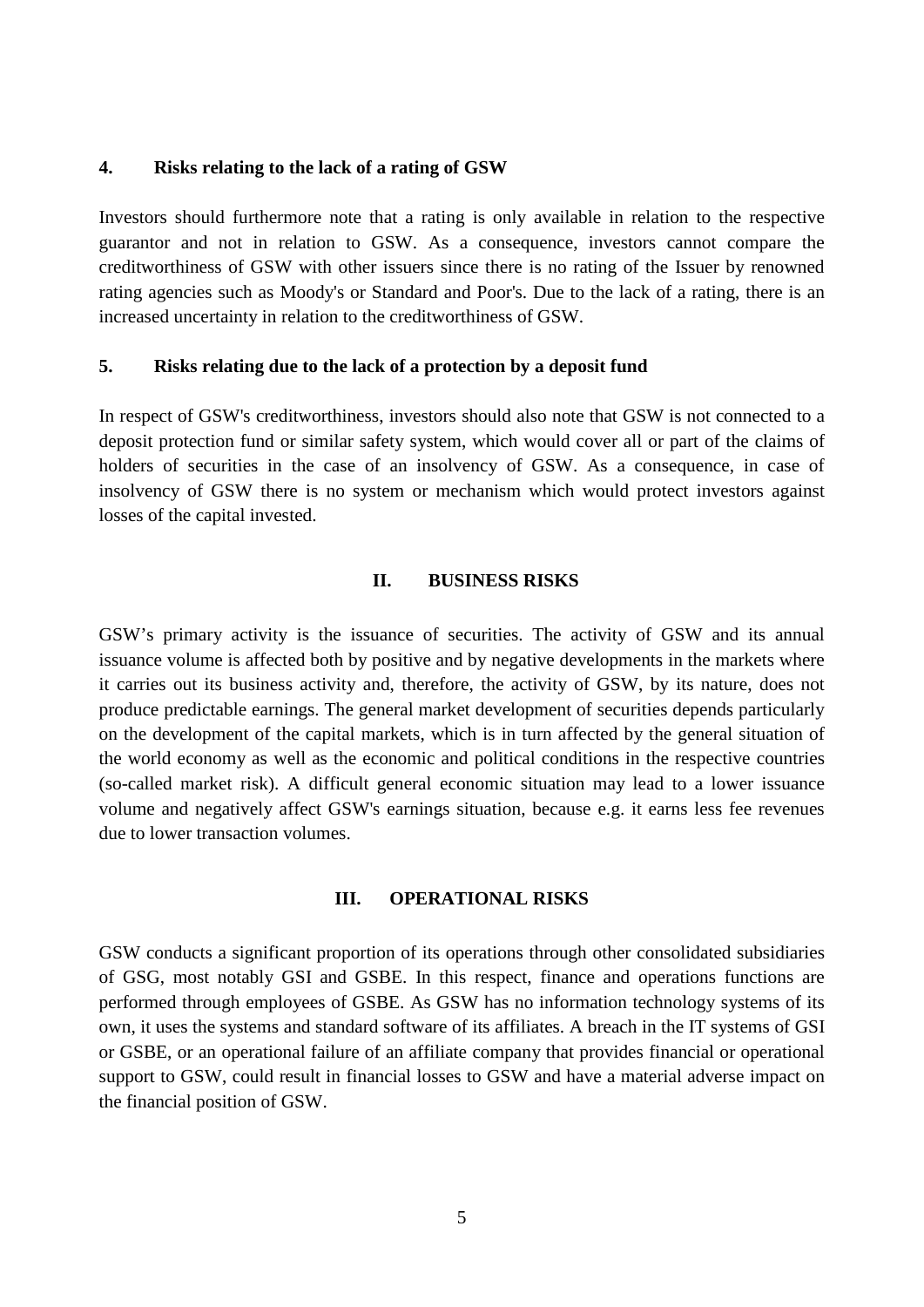#### <span id="page-5-0"></span>**B. GENERAL INFORMATION ON THE REGISTRATION DOCUMENT**

#### <span id="page-5-1"></span>**I. THE REGISTRATION DOCUMENT AS A PART OF ONE OR MORE PROSPECTUSES OR BASE PROSPECTUSES**

The Registration Document will form a constituent part of one or more prospectuses or base prospectuses on the basis of which securities issued by GSW may be offered to the public or admitted to trading on a regulated market.

If the Registration Document is made a constituent part of a **prospectus**, the remaining separate documents of such prospectus in accordance with Article 6 para. 3 of the Prospectus Regulation are:

- a **securities note** containing the necessary information on the relevant securities to be offered to the public or admitted to trading on a regulated market; and
- if the relevant securities have a denomination per unit of less than EUR 100,000, a **summary** with key information which gives investors information about the nature and risks of the issuer and the securities offered or admitted to trading on a regulated market and which should be read together with the other parts of the relevant prospectus.

If the Registration Document **forms part of a base prospectus** within the meaning of Article 8 para. 6 sentence 1 Alt. 2 of the Prospectus Regulation, the **securities note** for the respective securities shall be the only other separate document of such base prospectus. In case of a base prospectus, the terms of each individual issue are set out in the **final terms**. In accordance with Article 8 para. 4 of the Prospectus Regulation, the final terms are generally set out in a separate document which is filed with the competent authority in accordance with the Prospectus Regulation. An **issue specific summary** will be prepared if the securities of the respective individual issue have a minimum denomination of less than EUR 100,000 and will be annexed to the respective final terms.

The Registration Document as well as all other separate documents of the (base) prospectuses, of which the Registration Document is a constituent part, are available on the website www.gs.de under the sections "About us", "GS Products" and "Base Prospectus".

#### <span id="page-5-2"></span>**II. SUPPLEMENTS**

The information in the Registration Document is supplemented, corrected or clarified ("**updated**") by way of future supplements under the conditions as laid out in Art. 23 of the Prospectus Regulation.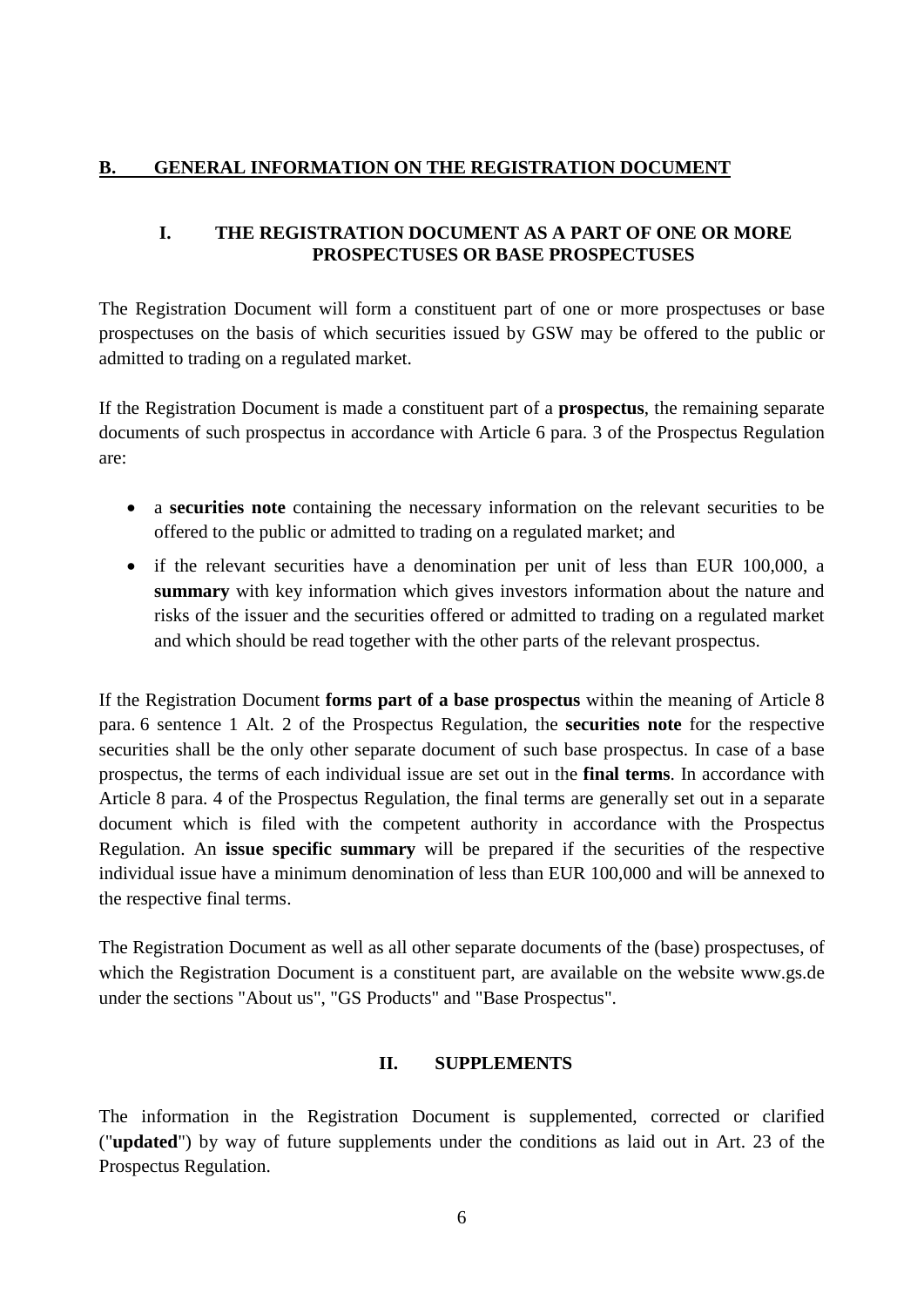All supplements will be published on the website www.gs.de under the sections "About us", "GS Products" and "Base Prospectus".

A supplement to the Registration Document will be published if there is a significant new factor or a material mistake or a material inaccuracy relating to the information included in the Registration Document which may affect the assessment of the securities.

With respect to the date of publication of such supplement the following distinction is to be made:

- **If and as long as the Registration Document has not yet become constituent part of a prospectus or base prospectus, the following applies:** Such supplement to the Registration Document may be published at any time. It will be published at the latest together with the (base) prospectus(es) of which the Registration Document has become a constituent part of.
- **If and as long as the Registration Document forms part of one or more prospectuses or base prospectuses, the following applies:** The information in the Registration Document will be updated by a supplement to (i) the Registration Document and (ii) all (base) prospectuses of which the Registration Document is a constituent part. The supplement to the Registration Document and the relevant (base) prospectuses will be contained in a single document. The supplement will contain a list of all (base) prospectuses to which it relates. Such supplement will be published without undue delay if the significant new factor, material mistake or inaccuracy relating to the information included in the Registration Document arises between the time when the relevant (base) prospectus is approved and the closing of the offer period for the relevant securities or the time when trading on a regulated market begins, whichever occurs later.

**If the Registration Document forms constituent part of one or more (base) prospectuses and if the (base) prospectus relates to a public offer of GSW's securities, investors who have already agreed to purchase or subscribe to the securities before the supplement updating the information in the Registration Document is published may be entitled to withdraw their acceptances provided that if the securities are purchased or subscribed for through a financial intermediary, the latter will assist investors in exercising their right to withdraw acceptances.** 

#### <span id="page-6-0"></span>**III. PERSONS RESPONSIBLE**

Goldman, Sachs & Co. Wertpapier GmbH, Frankfurt am Main, Germany, accepts responsibility for the information provided in the Registration Document. It furthermore declares that the information contained in the Registration Document is, to the best of its knowledge, in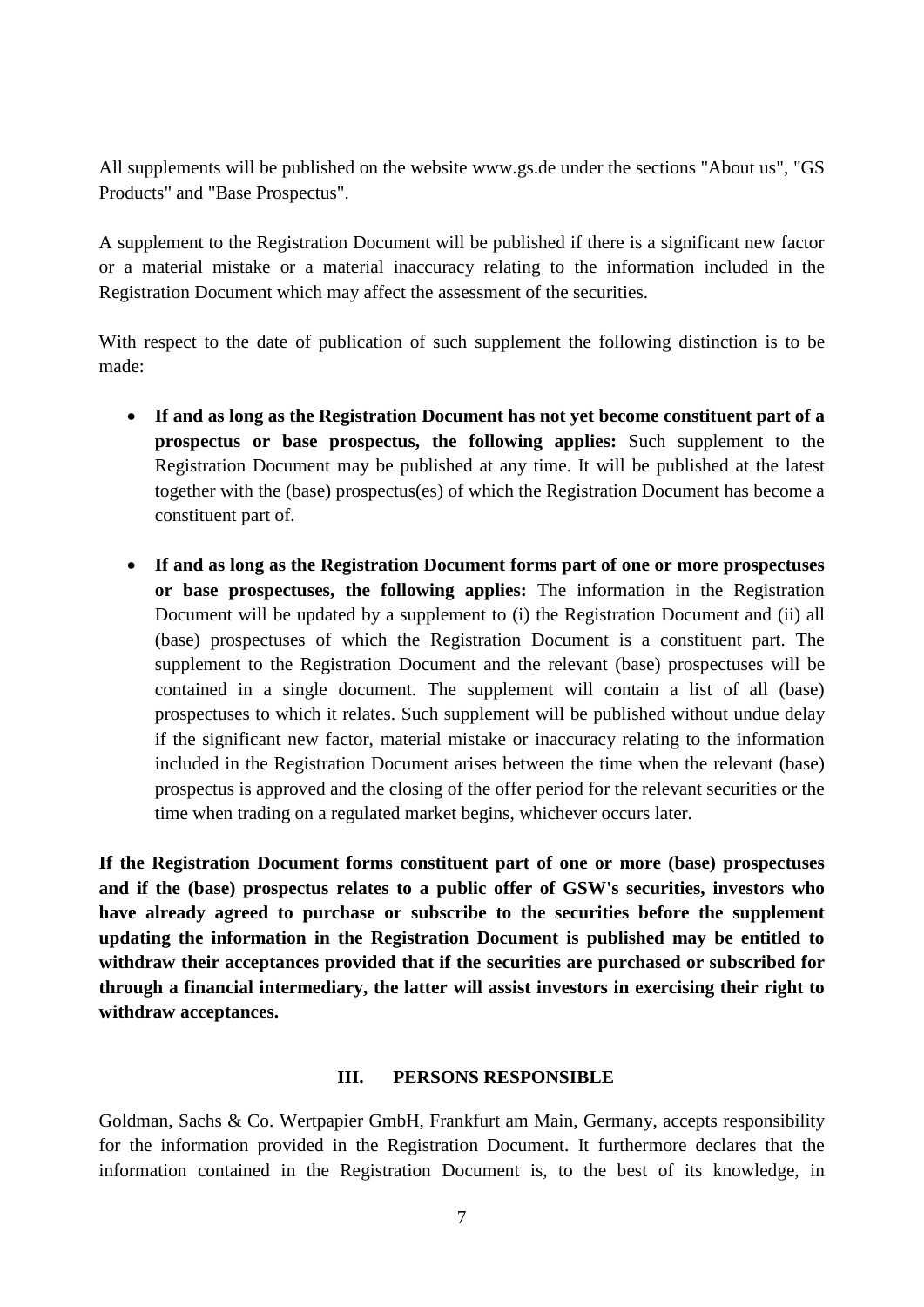accordance with the facts and that the Registration Document makes no omission likely to affect its import.

#### <span id="page-7-0"></span>**IV. THIRD PARTY INFORMATION**

In the Registration Document information from third parties is incorporated. GSW confirms that this information has been accurately reproduced and that, as far as GSW is aware and is able to ascertain from information published by that third party, no facts have been omitted which would render the reproduced information incorrect or misleading.

#### <span id="page-7-1"></span>**V. COMPETENT AUTHORITY APPROVAL**

In connection with the approval of the Registration Document the following should be noted:

- a) the Registration Document has been approved by the German Federal Supervisory Authority (*Bundesanstalt für Finanzdienstleistungsaufsicht –* "**BaFin**"), as competent authority (the "**Competent Authority**") under Regulation (EU) 2017/1129;
- b) BaFin only approves this Registration Document as meeting the standards of completeness, comprehensibility and consistency imposed by Regulation (EU) 2017/1129; and
- c) the approval should not be considered as an endorsement of GSW that is the subject of this Registration Document.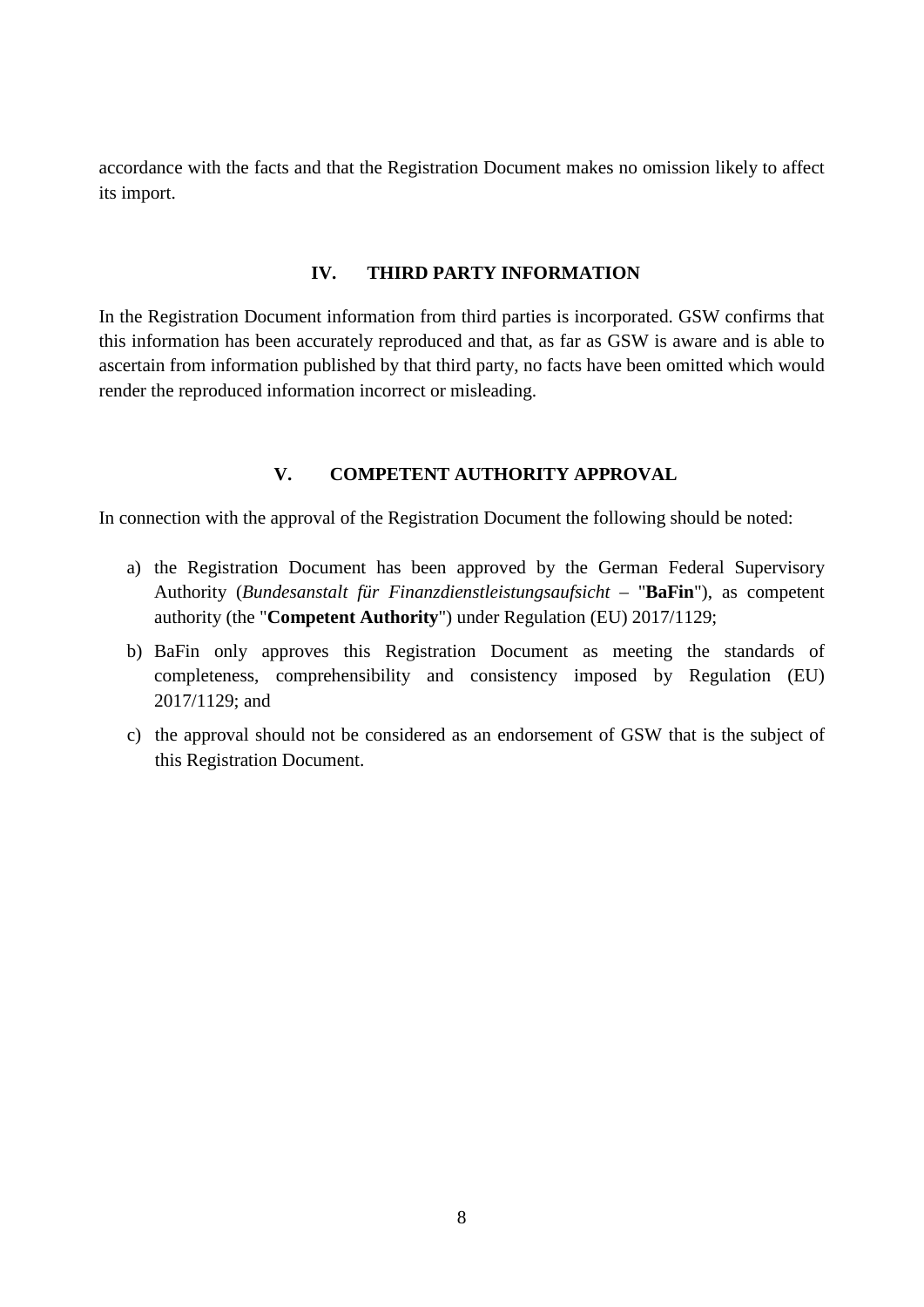#### <span id="page-8-0"></span>**C. INFORMATION ABOUT GOLDMAN, SACHS & CO. WERTPAPIER GMBH**

#### <span id="page-8-1"></span>**I. STATUTORY AUDITORS**

The statutory auditor for the unconsolidated financial statements of GSW as of and for the fiscal years ended 31 December 2018 and 31 December 2019 was PricewaterhouseCoopers GmbH Wirtschaftsprüfungsgesellschaft ("**PwC GmbH**"), Friedrich-Ebert-Anlage 35 – 37, 60327 Frankfurt am Main. PwC GmbH is a member of the German Chamber of Public Accountants (*Wirtschaftsprüferkammer*), a public body (*Körperschaft des öffentlichen Rechts*), Rauchstraße 26, 10787 Berlin.

#### <span id="page-8-2"></span>**II. GENERAL INFORMATION**

GSW is acting under the legal and the commercial name "Goldman, Sachs & Co. Wertpapier GmbH" and was established by means of a notarial deed dated 6 November 1991 for an indefinite period. GSW is a company with limited liability (*Gesellschaft mit beschränkter Haftung*) incorporated under the laws of Germany. It has its seat in Frankfurt am Main and has been registered under the number HRB 34439 in the commercial register of the local court of Frankfurt am Main since 27 November 1991. GSW mainly operates under the laws of Germany. It has the following legal entity identifier (LEI): 549300CRL28LF3CSEA14.

The business address of GSW is:

Goldman, Sachs & Co. Wertpapier GmbH Marienturm Taunusanlage 9-10 60329 Frankfurt am Main Germany

GSW can be reached via telephone under +49 69 7532 1111 or via [www.gs.de](http://www.gs.de/) (whereby the information contained on such website shall not form part of the Registration Document).

There have been no recent events particular to Goldman, Sachs & Co. Wertpapier GmbH which are to a material extent relevant to the evaluation of GSW's solvency.

No credit ratings have been assigned to GSW.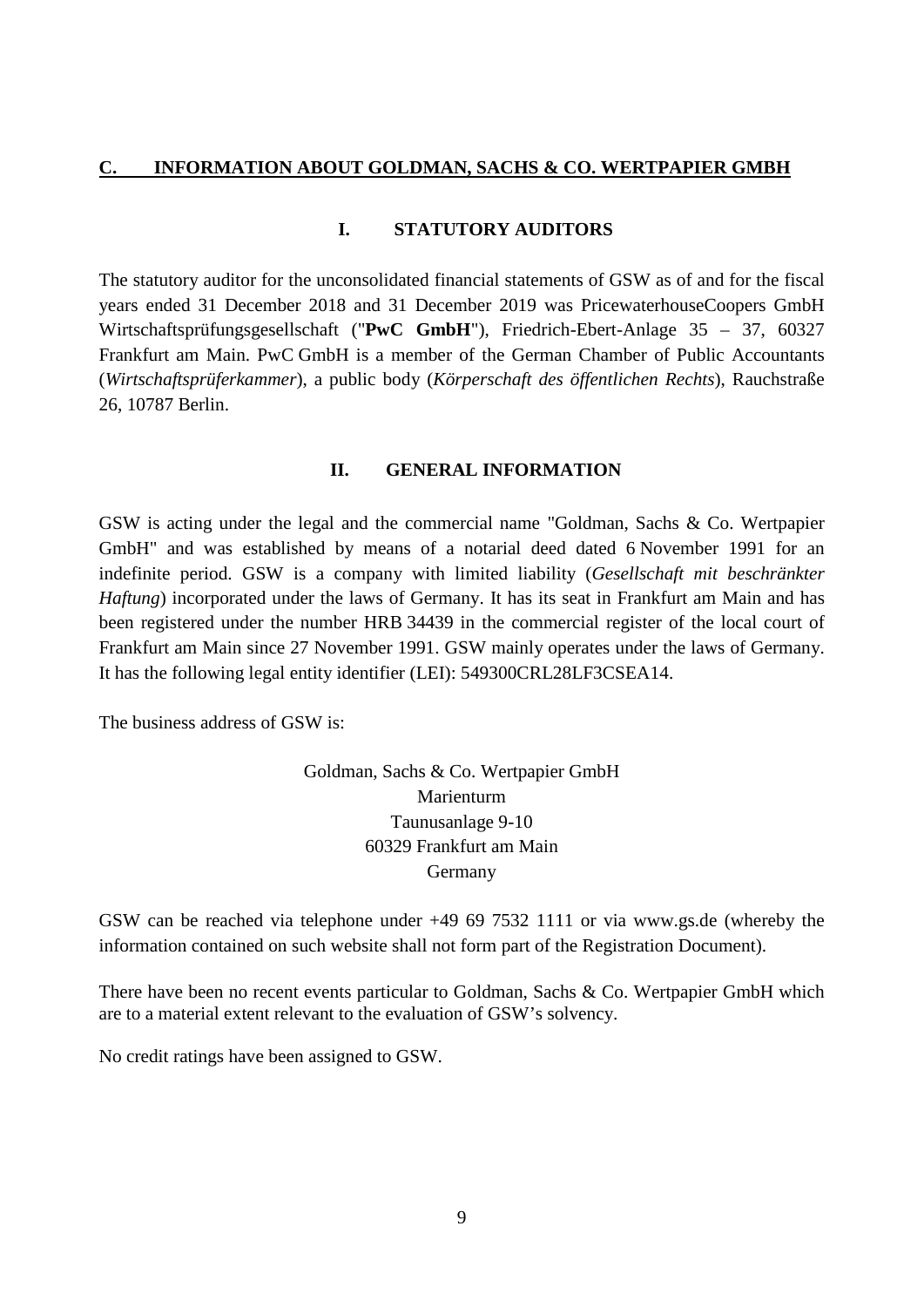#### <span id="page-9-0"></span>**III. BUSINESS OVERVIEW**

GSW has been established for the purpose of issuing securities, in particular warrants. Apart from warrants, GSW has also been issuing certificates and structured bonds. New issues consist of share warrants, index warrants, mini future warrants, turbo warrants, FX warrants and commodity warrants as well as discount certificates, bonus certificates and other certificates and structured bonds. The securities issued by Goldman, Sachs & Co. Wertpapier GmbH are sold to Goldman Sachs International, London. For issuances in Germany, Goldman Sachs Bank Europe SE, Frankfurt am Main acts as issuing and paying agent, and undertakes the processing of all products issued by GSW and deposited with Clearstream Banking Frankfurt. For products deposited with other clearing systems Goldman Sachs International undertakes these tasks.

GSW operates its business primarily in Germany and in the Netherlands and, to a lesser extent, in other European countries including Austria, Switzerland, Luxembourg and the United Kingdom.

The purpose of GSW is to issue fungible securities and to carry out financial transactions and auxiliary transactions for financial transactions. GSW is neither engaged in banking transactions within the meaning of Section 1 of the German Banking Act (*Kreditwesengesetz*) nor in business operations within the meaning of Section 34 c of the German Industrial Code (*Gewerbeordnung*).

During the financial year 2019, GSW issued a total of 620,028 securities (prior year: 402,981), an increase of 54 per cent. The new issues consist of equity warrants, index warrants, mini future warrants, turbo warrants, FX warrants and commodity warrants as well as discount certificates, bonus certificates and other certificates and structured bonds.

GSW enters into hedging transactions with GSI and potential other affiliated companies to hedge against any market risks in relation to the securities issued by GSW. This places GSW in the position to meet its obligations in accordance with the securities issued. Liquidity is secured due to the business structure, cash at banks as well as GSWs integration in the GSG. Liquidity shortages are not expected. Additionally, GSW has the option to refinance itself at any given time through the GSG.

There has not been any material change in the borrowing and funding structure of GSW since the last financial year.

GSW conducts a significant proportion of its operations through other consolidated subsidiaries of GSG, most notably GSI and GSBE. In this respect, the finance and operations functions are performed through employees of GSBE. As GSW has no information technology systems of its own, it uses the systems and standard software of its affiliates.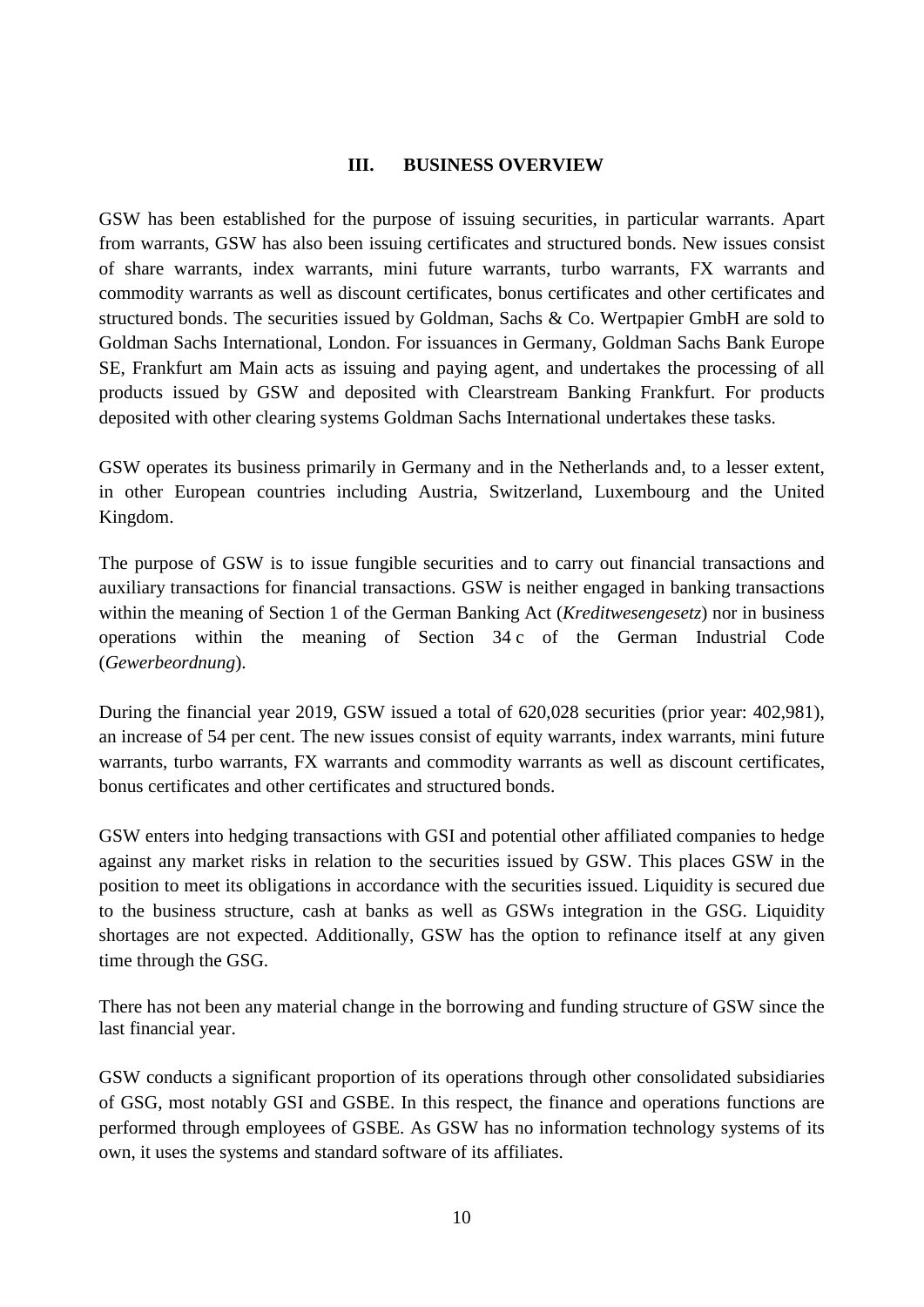#### <span id="page-10-0"></span>**IV. ORGANISATIONAL STRUCTURE**

Goldman, Sachs & Co. Wertpapier GmbH is a wholly-owned subsidiary of The Goldman Sachs Group, Inc. The Goldman Sachs Group, Inc. together with its affiliated companies is a leading international investment bank. Through its offices in the USA and the leading financial centres of the world The Goldman Sachs Group, Inc. is active in the financial services industry, divided into the segments (i) Investment Banking which includes advice with respect to mergers and acquisitions, divestitures, restructurings and spin-offs as well as public offerings and private placements of a wide range of securities and other financial instruments and also corporate lending, (ii) Global Markets which includes client execution activities related to making markets in credit products, interest rate products, mortgages, currencies, commodities and shares, (iii) Asset Management which includes in particular investments (directly and indirectly through funds) and loans in various asset classes as well as investments by Goldman Sachs in consolidated investment entities and (iv) Consumer & Wealth Management.

The share capital of Goldman, Sachs & Co. Wertpapier GmbH amounts to EUR 51,129.19 (DM 100,000.00) and has been paid in full. All shares are held by The Goldman Sachs Group, Inc. whereby Goldman, Sachs & Co. Wertpapier GmbH is dependent on the strategic and operational decisions made by The Goldman Sachs Group, Inc.

As Goldman, Sachs & Co. Wertpapier GmbH conducts a significant proportion of its operations through other consolidated subsidiaries of GSG, most notably GSI and GSBE, Goldman, Sachs & Co. Wertpapier GmbH is, as such, further dependent on the operational functioning of such group entities, e. g. GSW is integrated in GSG's global risk management for operational risks, functions of the finance and operations divisions are performed by employees of GSBE. As GSW has no information technology systems of its own, it uses the systems and standard software of its affiliates.

#### <span id="page-10-1"></span>**V. TREND INFORMATION**

Since the date of its last audited financial statements (31 December 2019), there has been no material adverse change in the prospects of GSW.

Since the end of the last financial period for which financial information has been published (31 December 2019) to the date of this Registration Document, there has been no significant change in the financial performance of GSW.

Management is targeting a continued strong increase in the issuance activity. This is due to increased client demand in warrants and structured products, particularly in the German market as well as additional distribution channels by Goldman Sachs International. Furthermore it is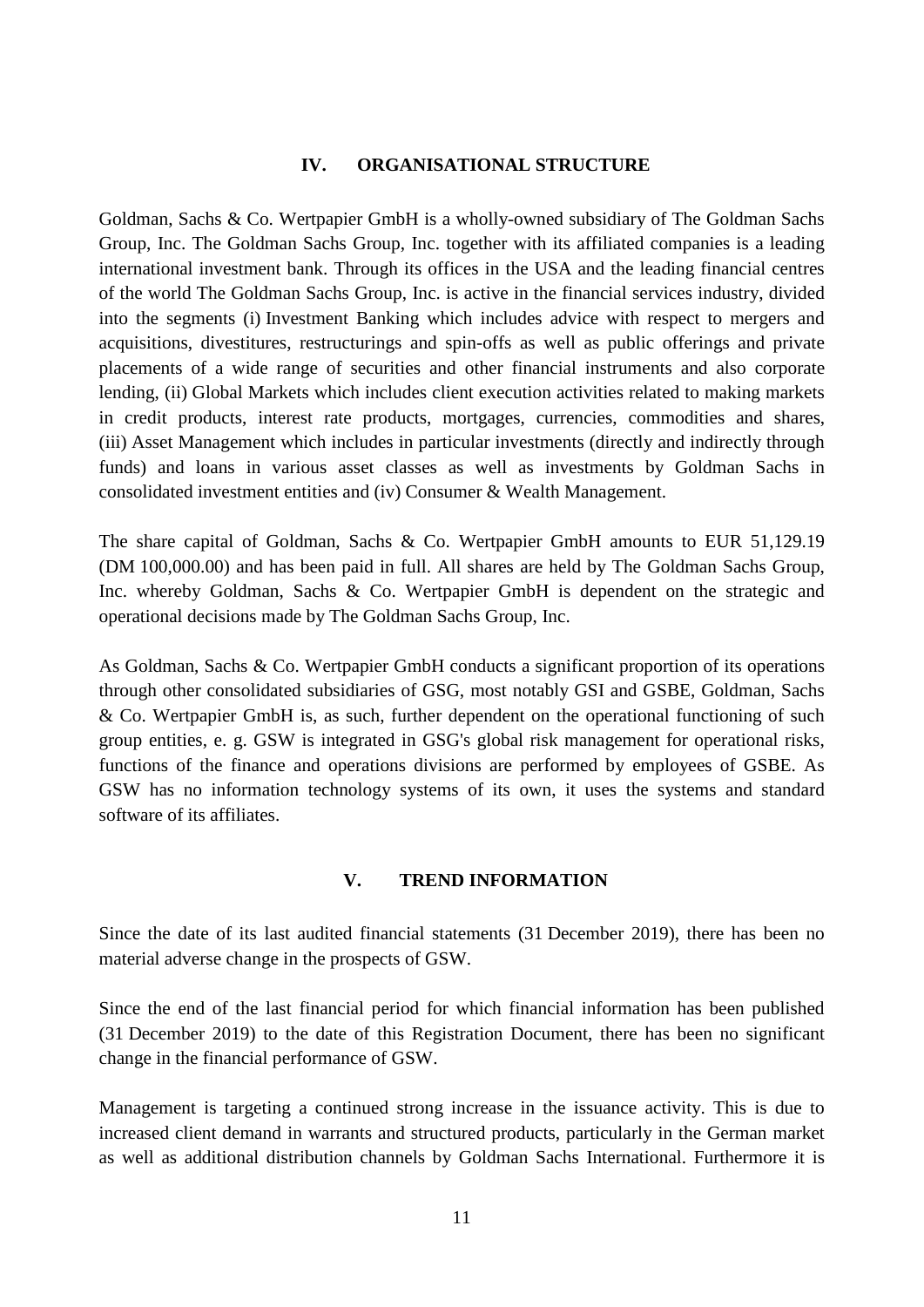expected that in a volatile market there will be a multitude of follow-up issuances in the area of turbo warrants, mini-futures and bonus certificates. Previously implemented enhancements to the issuance process allow the issuance of new warrants and certificates to be almost fully automated. The Issuer is not expected to have a direct impact on the UK's exit from the European Union as it could continue to engage with affiliates as it does today.

#### <span id="page-11-0"></span>**VI. MANAGEMENT AND LEGAL REPRESENTATION**

The managing director (*Geschäftsführer*) of Goldman, Sachs & Co. Wertpapier GmbH is Michael Schmitz.

As only one managing director has been appointed GSW is represented by this managing director alone. If several managing directors have been appointed GSW may be represented by a managing director jointly with another managing director or jointly with a holder of general commercial power of representation (*Prokurist*) or jointly by two holders of general commercial power of representation (*Prokuristen*). The managing director is exempt from the restrictions of Section 181 of the German Civil Code (*Bürgerliches Gesetzbuch*) and can be reached via the business address of Goldman, Sachs & Co. Wertpapier GmbH at Marienturm, Taunusanlage 9- 10, 60329 Frankfurt am Main, Germany, telephone: +49 69 7532 1111.

Michael Schmitz is also the permanent representative (*Geschäftsführer*) of Goldman Sachs International, Zweigniederlassung Frankfurt and is the holder of a general commercial power of representation (*Prokurist*) at Goldman Sachs Bank Europe SE. There are no potential conflicts of interest between the obligations of Michael Schmitz with regard to his role at Goldman, Sachs & Co. Wertpapier GmbH and his obligations deriving from any activities performed outside Goldman, Sachs & Co. Wertpapier GmbH including his private interests.

GSW has neither an advisory board nor a supervisory board.

#### <span id="page-11-3"></span><span id="page-11-1"></span>**VII. FINANCIAL INFORMATION CONCERNING GSW'S ASSETS AND LIABILITIES, FINANCIAL POSITION AND PROFIT AND LOSSES**

#### <span id="page-11-2"></span>**1. Historical financial information for the financial year 2019 (German Commercial Code (***Handelsgesetzbuch - HGB***))**

The financial information of GSW for the financial year 2019 (German Commercial Code (*Handelsgesetzbuch – HGB*)) are incorporated by reference pursuant to Article 19 of the Prospectus Regulation (detailed information about the pages in the financial statements can be found in section "X. Information incorporated by reference").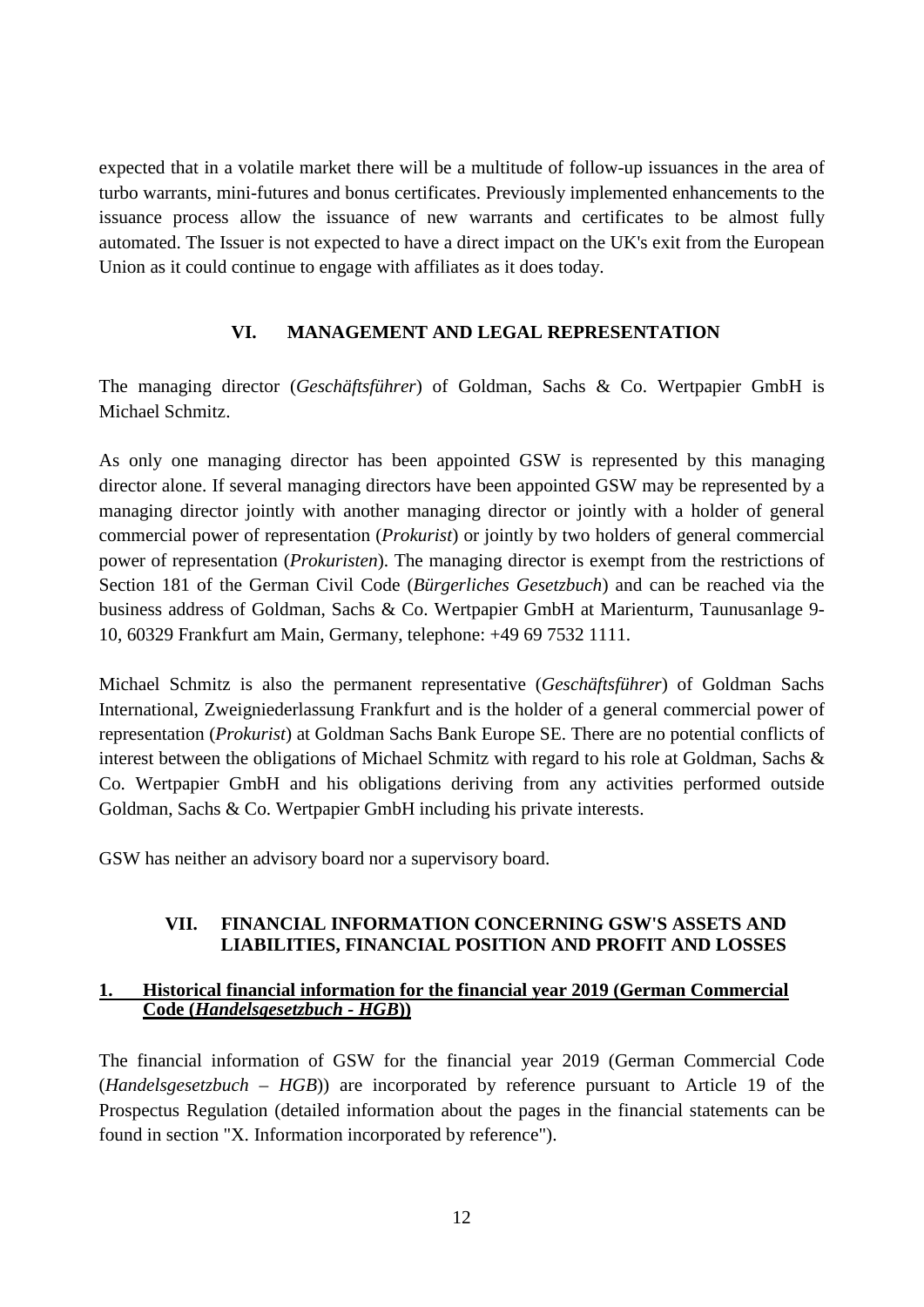#### <span id="page-12-0"></span>**2. Historical financial information for the financial year 2018 (German Commercial Code (***Handelsgesetzbuch - HGB***))**

<span id="page-12-6"></span>The financial information of GSW for the financial year 2018 (German Commercial Code (*Handelsgesetzbuch – HGB*)) are incorporated by reference pursuant to Article 19 of the Prospectus Regulation (detailed information about the pages in the financial statements can be found in section "X. Information incorporated by reference").

#### <span id="page-12-1"></span>**3. Auditing of historical financial information**

PwC GmbH audited the unconsolidated financial statements of GSW as of and for the fiscal years ended 31 December 2018 and 31 December 2019, and issued in each case an unqualified auditor's report (*Bestätigungsvermerk*).

#### <span id="page-12-2"></span>**4. Legal and arbitration proceedings**

During the last 12 months, there were no governmental, legal or arbitration proceedings which may have, or have had in the recent past, significant effects on GSW's financial position or profitability, and none of them were settled during the last 12 months, respectively. Neither are there any such proceedings pending or threatened of which GSW is aware.

#### <span id="page-12-3"></span>**5. Significant change in GSW's financial position**

Since the end of the last financial period for which audited financial information have been published (31 December 2019) no significant change in GSW's financial position has occurred.

## <span id="page-12-4"></span>**VIII. ADDITIONAL INFORMATION**

#### <span id="page-12-5"></span>**1. Share capital**

Goldman, Sachs & Co. Wertpapier GmbH was incorporated with two shares. The share capital of Goldman, Sachs & Co. Wertpapier GmbH amounts to EUR 51,129.19 (DM 100,000.00) and has been paid in full. All shares are held by The Goldman Sachs Group, Inc. Both shares have equal voting rights based on nominal values, their respective rights, including to dividends, are governed by the Articles of Association and applicable law and none of them have been vested with any special rights in any respect.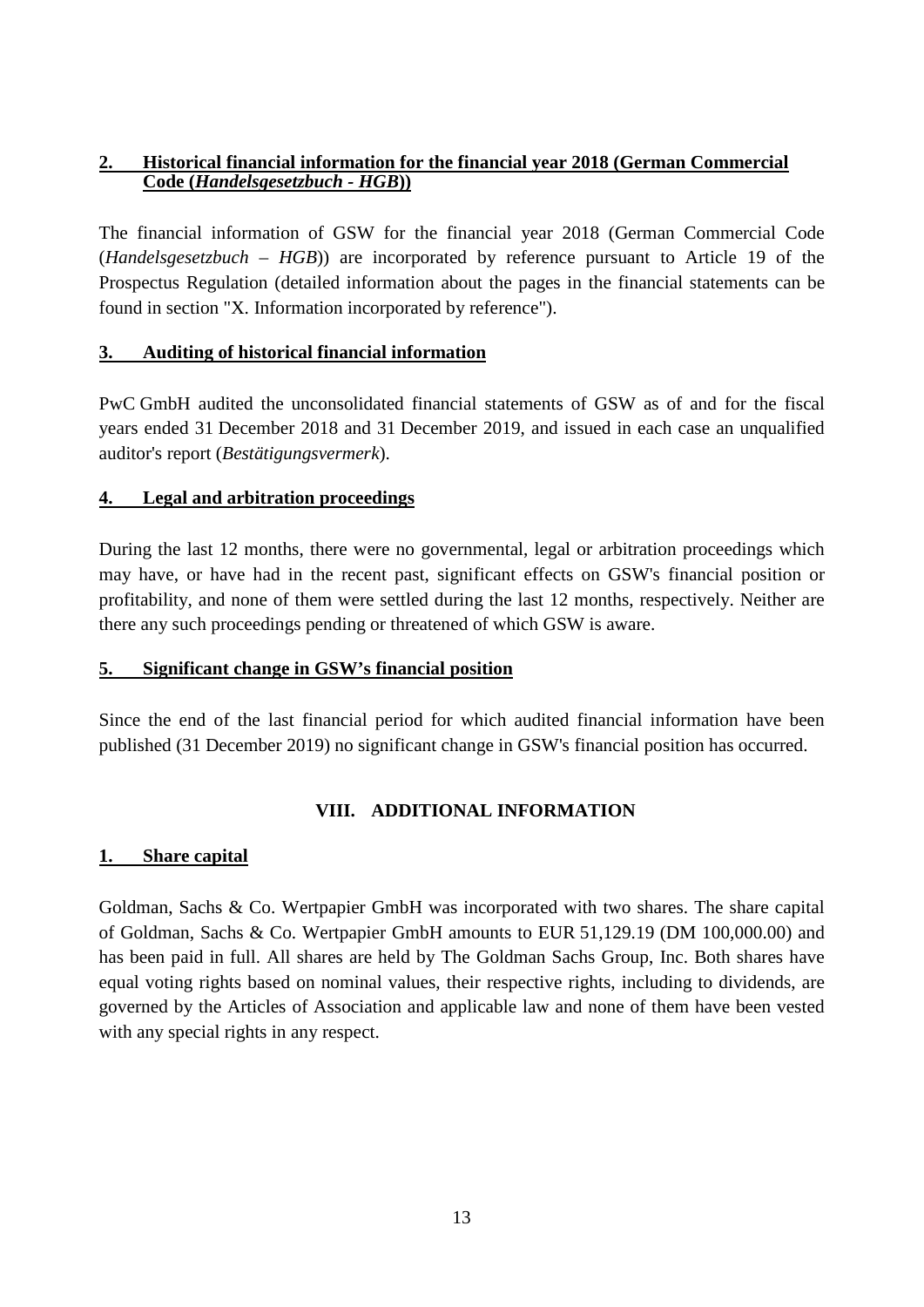#### <span id="page-13-0"></span>**2. Memorandum and Articles of Association**

Goldman, Sachs & Co. Wertpapier GmbH has its seat in Frankfurt am Main and has been registered under the number HRB 34439 in the commercial register of the local court of Frankfurt am Main.

According to Section 2 (1) of the articles of association, the purpose of GSW is to issue fungible securities and to carry out financial transactions and auxiliary transactions for financial transactions. GSW does not conduct any activities which require a banking license according to the German Banking Act (*Kreditwesengesetz*) or a trading license (*Gewerbeerlaubnis*).

#### <span id="page-13-1"></span>**IX. DOCUMENTS AVAILABLE**

During the validity of the Registration Document, the following documents may be inspected in electronic form on the following websites:

- the up-to-date Articles of Association of Goldman, Sachs & Co. Wertpapier GmbH dated 18 December 1991 [https://www.goldmansachs.com/investor-relations/redirects/GS-](https://www.goldmansachs.com/investor-relations/redirects/GS-Wertpapier-Gesellschaftervertrag.html)[Wertpapier-Gesellschaftervertrag.html](https://www.goldmansachs.com/investor-relations/redirects/GS-Wertpapier-Gesellschaftervertrag.html); and
- the Annual Report 2019 and 2018 of Goldman, Sachs & Co. Wertpapier GmbH [https://www.goldmansachs.com/investor-relations/redirects/Jahresabschluss\\_GSW\\_01\\_01\\_18\\_31\\_12\\_18](https://www.goldmansachs.com/investor-relations/redirects/Jahresabschluss_GSW_01_01_18_31_12_18)\_and https://www.goldmansachs.com/investor-relations/redirects/Jahresabschluss GSW 01 01 18 31 12 18.

Information contained on such websites shall not form part of this Registration Document and has not been scrutinized or approved by the Competent Authority, unless specified differently in section "X. Information incorporated by reference" below.

## <span id="page-13-2"></span>**X. INFORMATION INCORPORATED BY REFERENCE**

The Registration Document should be read and construed in conjunction with the information incorporated by reference into this Registration Document. The information set forth under 2. (*Information*) below contained in the documents set forth under 1. (*Documents*) below which have been previously published and filed with the Competent Authority which is hereby incorporated by reference into this Registration Document and deemed to form a part of this Registration Document.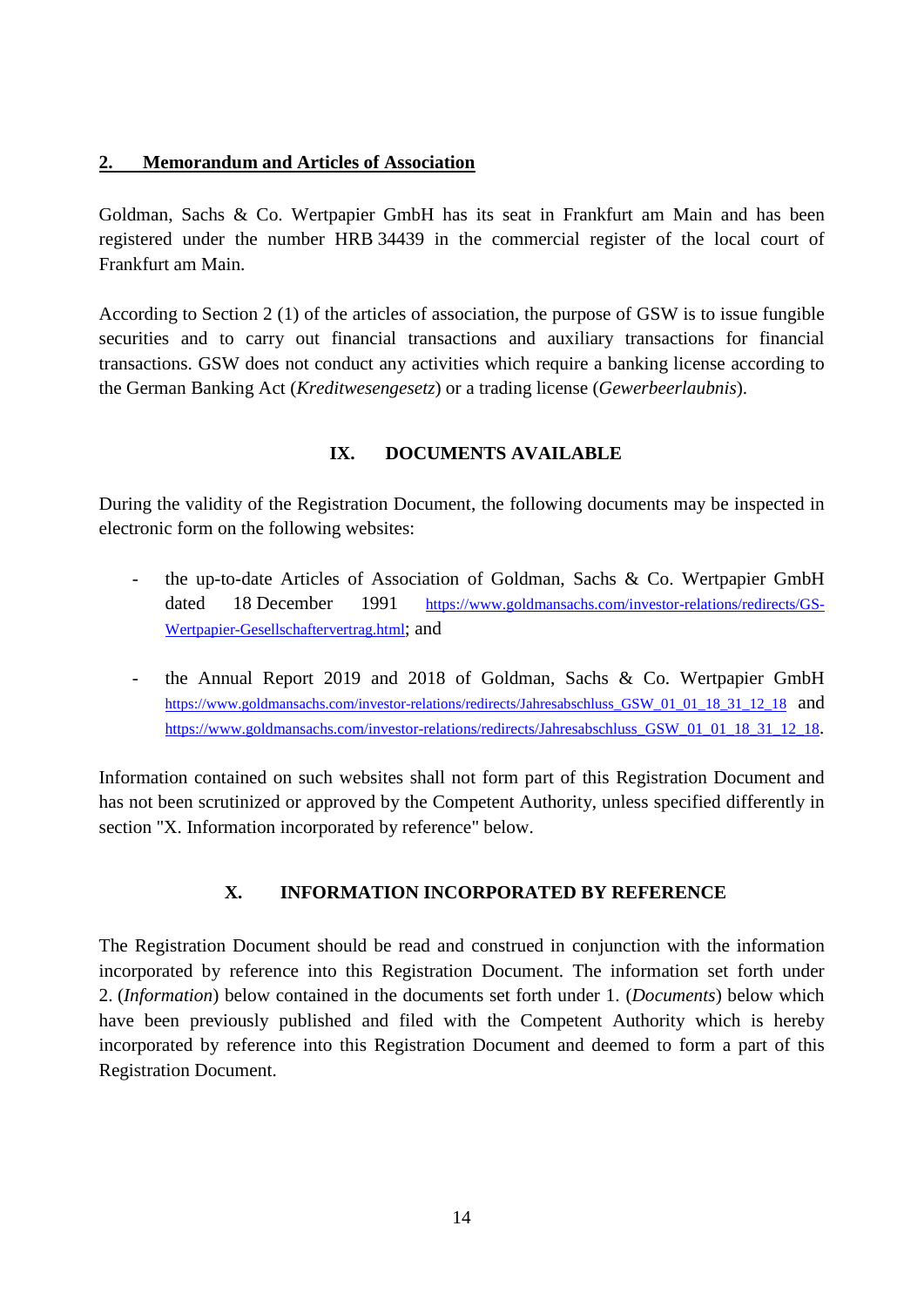#### <span id="page-14-0"></span>**1. Documents**

- Audited financial information of Goldman, Sachs & Co. Wertpapier GmbH for the financial year 2019 (German Commercial Code (*Handelsgesetzbuch – HGB*)) (the "**GSW Annual Report 2019**")

- Audited financial information of Goldman, Sachs & Co. Wertpapier GmbH for the financial year 2018 (German Commercial Code (*Handelsgesetzbuch – HGB*)) (the "**GSW Annual Report 2018**")

#### <span id="page-14-1"></span>**2. Information**

The table below sets out the relevant page references for the information incorporated into this Registration Document by reference. Information contained in the documents is incorporated by reference into this Registration Document. Insofar as reference is made to certain parts of the documents only these parts shall form part of the Registration Document and all other information contained in the documents is either not relevant for the investor or is covered elsewhere in this Registration Document.

| Information incorporated by reference         | Page references<br>in the Document | <b>Section and</b><br>pages in this<br><b>Registration</b><br><b>Document</b> |  |
|-----------------------------------------------|------------------------------------|-------------------------------------------------------------------------------|--|
| <b>From the GSW Annual Report 2019*</b>       |                                    |                                                                               |  |
| Management Report for the Financial Year 2019 | pages $5 - 8$                      | VII.1. / 12                                                                   |  |
| <b>Balance Sheet</b>                          | page 11                            | VII.1. / 12                                                                   |  |
| <b>Profit and Loss Account Statement</b>      | page 13                            | VII.1. / 12                                                                   |  |
| Notes to the Financial Statements             | pages 15 - 20                      | VII.1. / 12                                                                   |  |
| <b>Statement of Changes in Equity</b>         | page 21                            | VII.1. / 12                                                                   |  |
| <b>Cash Flow Statement</b>                    | page 23                            | VII.1. / 12                                                                   |  |
| Auditor's Report                              | pages 25 - 30                      | VII.1. / 12                                                                   |  |
| <b>From the GSW Annual Report 2018*</b>       |                                    |                                                                               |  |
| <b>Balance Sheet</b>                          | page 11                            | VII.2. / 13                                                                   |  |
| Profit and Loss Account Statement             | page 13                            | VII.2. / 13                                                                   |  |
| Notes to the Financial Statements             | pages 15 - 21                      | VII.2. / 13                                                                   |  |
| <b>Statement of Changes in Equity</b>         | page 23                            | VII.2. / 13                                                                   |  |
| <b>Cash Flow Statement</b>                    | page 25                            | VII.2. / 13                                                                   |  |
| Auditor's Report                              | pages 27 - 32                      | VII.2. / 13                                                                   |  |

\* The page numbers referenced above in relation to GSW Annual Report 2019, GSW Annual Report 2018 relate to the order in which the pages appear in the PDF version of such document.